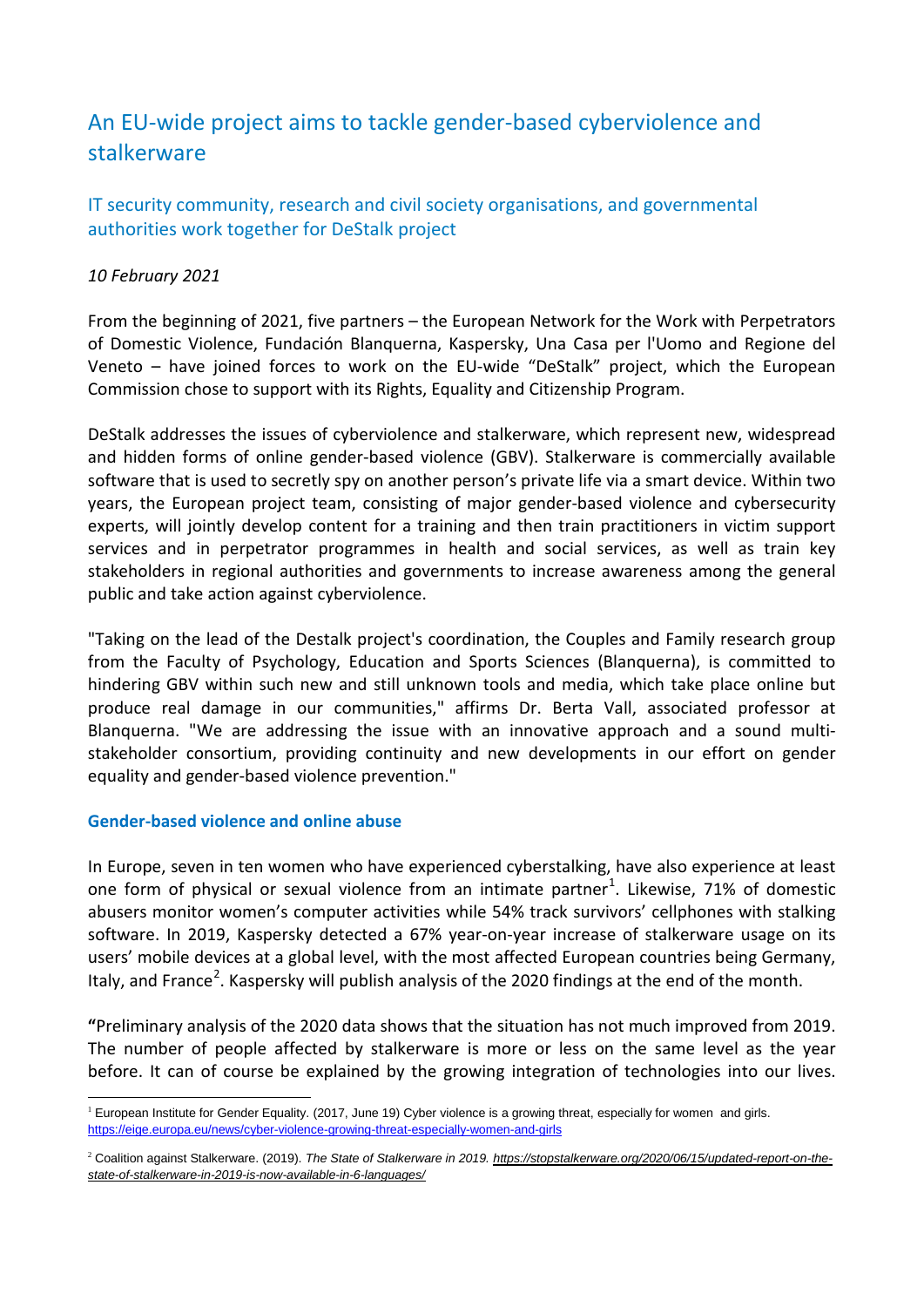Sadly, the software used for stalking is becoming common and just another form of intimate partner violence. Sadder still is that this type of software has legal status. It's quite hard to fight against stalkerware using only tech tools. However, it would really help if practitioners and users are aware that stalkerware exists, know how to recognise the signs of this software being installed on their devices, and know what to do next," comments Alfonso Ramirez, General Manager, Kaspersky Spain.

#### **Network capacity is the key**

The DeStalk project will develop a multi-level strategy with three key milestones. Most importantly, the project team will create an e-learning package on cyberviolence and stalkerware, available in most-spoken European languages and targeting practitioners and policy-makers. Beyond that, the consortium will upgrade and test existing tools for practitioners working within victim support services and perpetrator programmes. Last but not least, there will be a test of a regional pilot awareness-raising campaign combined with replication guidelines to be used by strategic stakeholders.

"The effects of cyberviolence on women and girls are devastating, all consuming, never-ending, because they are part of a continuum of violence (offline and cyber) that deprives them of their freedom," says Alessandra Pauncz, Executive Director of WWP European Network.

The online training, attended by 200 professionals, will enable a deep understanding of cyberviolence and stalkerware among experts. This will have an indirect but very significant impact in helping thousands of victims and those working with perpetrators of cyberviolence. Additionally, the regional training pilot will enhance capability and cooperation among victim support services and perpetrator programmes that will have a long-lasting and replicable effect on hundreds of clients in treatment.

Elena Gajotto, Project Manager of Una Casa per l'Uomo noted: "Unfortunately, stalkerware and cyberviolence are often overlooked in every day work on gender-based violence. They are currently not tackled in most treatment programs for perpetrators or support services for victims, because of the lack of both dedicated training and proper tools to deal with this phenomenon. For this reason, one of the focuses of our work will be the systematic revision and adaptation of all the materials that professionals use daily with perpetrators and victims, to provide them with an effective toolkit to address stalkerware and cyberviolence."

Awareness of and commitment to tackling cyberviolence will be made more prominent among the public authorities participating in the e-learning training and in the pilot project which will directly reach around 700 professionals. Roundtables will allow experts and public officers to share their experience and draft guidelines for European-wide replication of further territorial campaigns against cyberviolence.

### **About the partnership**

The DeStalk project will be run throughout Europe thanks to the collaboration of an international and interdisciplinary project team: